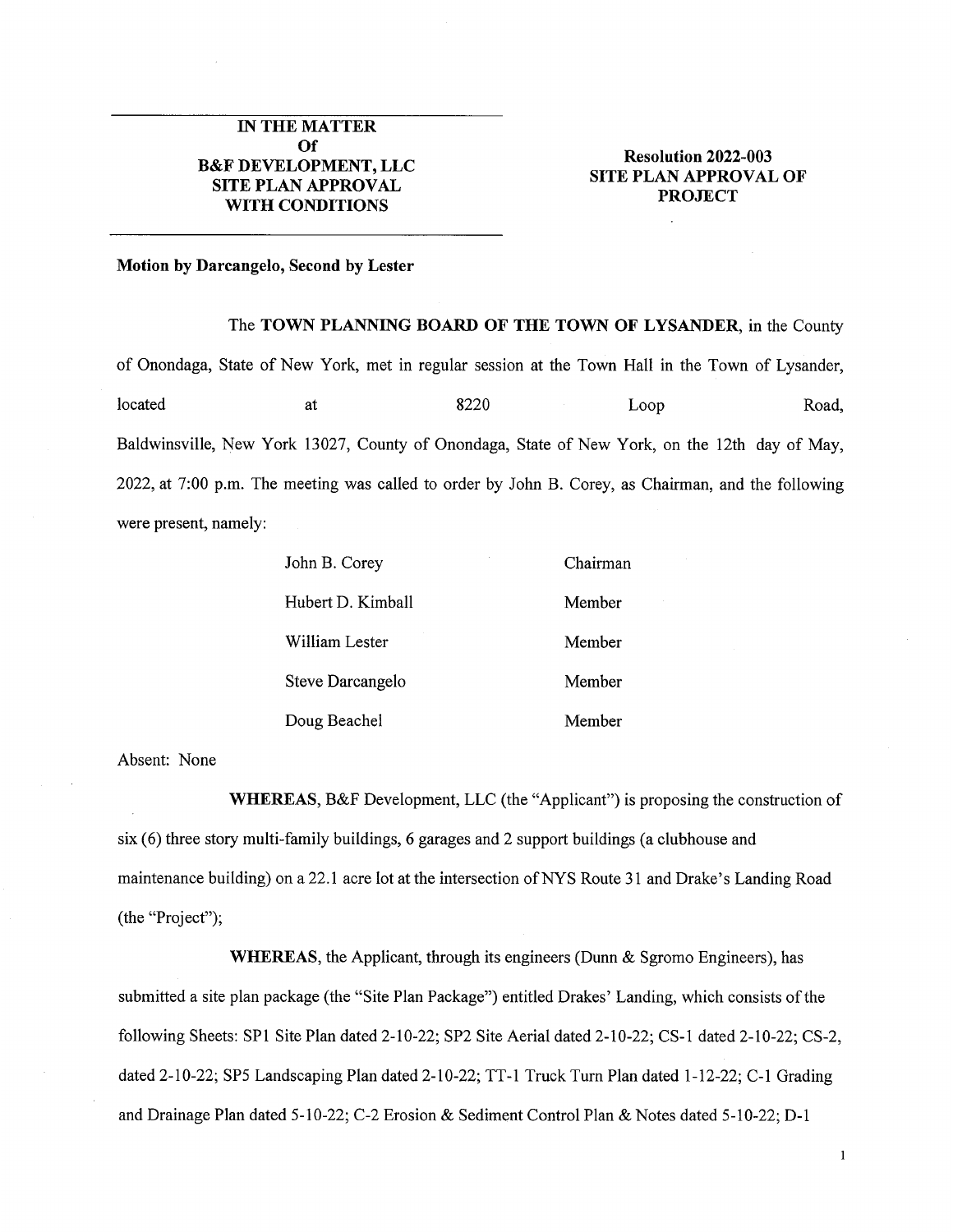Drainage Details dated 5-10-22; D-2 Drainage Details dated 5-10-22; and D-3 Erosion & Sediment Control Details dated 5-10-22. (Also see Engineers Letter, dated May 12, 2022 prepared by the Town Engineer, said Engineering Letter is made part of this Resolution);

WHEREAS, the Project is proposed to be situated on one vacant parcel, currently owned by the YMCA of Greater Syracuse, Inc. and identified as tax map nos. 075.-03-24.7, which equal approximately 22 acres (the "Property" or "Project Site");

WHEREAS, of the 22 acres, the Applicant has proposed to disturb approximately 11.0 acres of the Property;

WHEREAS, the Planning Board and its engineer have reviewed the Site Plan Package and have considered it in relation to the SEQRA review and findings set forth herein;

WHEREAS, the existing zoning for the Project Site is Planned Unit Development which allows the multi-family apartments as set forth in the Application;

WHEREAS, by letter dated October 29, 2021, the Radisson Community Association has indicated that the Property has always been contemplated to have residential uses compatible to the one proposed in the Application;

WHEREAS, land uses in the adjacent surrounding area are single family, multi-family housing and open space/recreation;

WHEREAS, because 10 acres of the Property will be disturbed by the construction of the Project, it qualifies the Action as a Type I action under Article 8 of the New York State Environment Law and 6 NYCRR ("SEQRA");

WHEREAS, on February 13, 2020, pursuant to NYCRR Part 617.6(b), the Lysander Planning Board (the "Planning Board") declared itself the Lead Agency and issued to all involved agencies a Notice of Intent that classified the Project as a Type I action and further stated that it intended to be the Lead Agency for the Action;

WHEREAS, no involved agency responded in objection to the Notice of Intent for Lead Agency;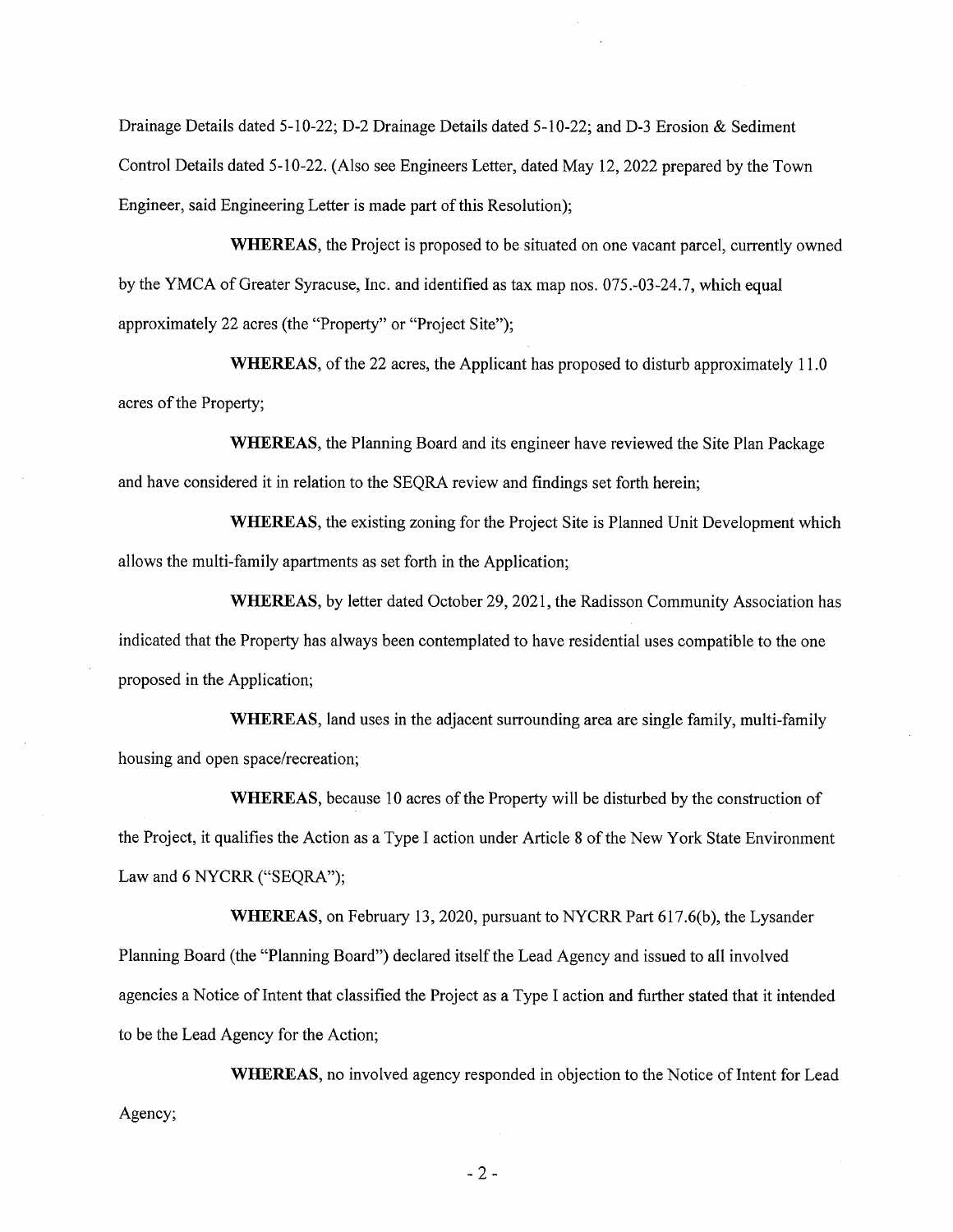WHEREAS, on March <sup>30</sup>, <sup>2020</sup>, the Planning Board held <sup>a</sup> scoping session for all of the involved agencies to determine any environmental concerns they may have - none of the involved agencies attended or submitted comments;

WHEREAS, the Applicant has provided the Town Planning Board with <sup>a</sup> Traffic Impact Study (the "Traffic Impact Study"), dated January <sup>2020</sup>, revised January <sup>10</sup>, <sup>2022</sup>, prepared by Dunn & Sgromo Engineers, PLLC ("Project Engineers");

WHEREAS, by letter dated July 20, <sup>2020</sup>, the Engineer for the Town has reviewed the Traffic Impact Study and based on his review generally agrees with the determination that the level of service will only be minimally degraded by the Project, however, the Town Engineer has also determined that based on the significant number of new apartment units being proposed further study should be undertaken upon substantial construction of the Project, especially as it relates to <sup>a</sup> possibility of <sup>a</sup> dedicated left hand turn lane on Drake'<sup>s</sup> Landing;

WHEREAS, Dunn & Sgromo submitted to the Town Engineer <sup>a</sup> Stormwater Pollution and Prevention Plan ("SWPPP") dated November 2021, which identifies stormwater run-off issues and proposed stormwater facilities that will meet the NYS Department of Environmental Conservation regulations (See Engineer'<sup>s</sup> Review Letter of March 3, <sup>2022</sup>);

WHEREAS, by letter dated January 4, 2022 to the Planning Board Chairman, Dunn & Sgromo Engineers submitted answers addressing the numerous comments, complaints and objections that the public provided to the Planning Board as it relates to the environmental impacts of the Project (the "D&S January 4, 2022 Letter");

WHEREAS, by letter dated January <sup>10</sup>, <sup>2022</sup> to the Chairman of the Planning Board, Dunn & Sgromo Engineers submitted answers to the Engineering Review Letter dated December <sup>15</sup>, <sup>2021</sup> by the Town Engineer (the "D&<sup>S</sup> January 10, <sup>2022</sup> Letter"),

WHEREAS, by resolution dated March <sup>18</sup>, <sup>2020</sup> the Onondaga Planning Agency determined that the Project would not have an inter-county wide impact and offered one modification, which modification is agreed to by the Planning Board;

- 3 -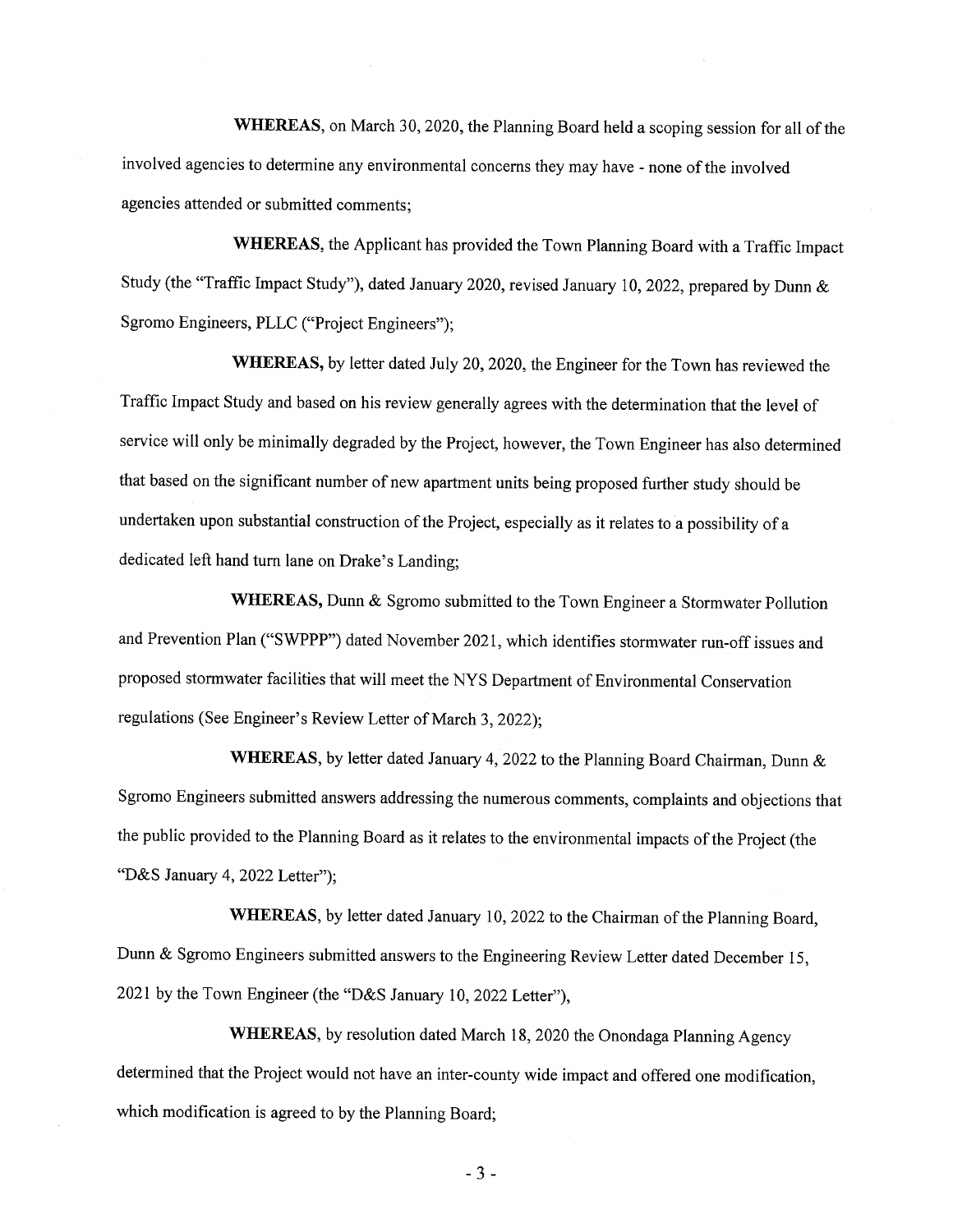WHEREAS, on February <sup>10</sup> 2022, at its monthly meeting, the Planning Board reviewed, discussed and asked questions to the Dunn & Sgromo Engineers regarding Part <sup>2</sup> of the Full Environmental Assessment Form (the "EAF") and answered the <sup>18</sup> questions set forth therein based on the Project;

WHEREAS, on March <sup>10</sup>, <sup>2022</sup>, the Planning Board re-reviewed the EAF and approved <sup>a</sup> resolution issuing <sup>a</sup> Negative Declaration for the Project under SEQRA (the "SEQRA Determination"), which resolution serves as part of the basis for the determination set forth herein;

WHEREAS, on March <sup>12</sup>, 2022, the Engineering Letter was submitted to the Town Planning Board in which the Town Engineer stated that the Site Plan and SWPPP adhered to State and Town laws and regulations and he would not be opposed to approving the Site Plan Package;

## NOW THEREFORE BE IT,

RESOLVED, that based on the SEQRA Determination, the FINDINGS and DETERMINATIONS set forth therein, the Site Plan Package, various engineer letters as stated in the above recitals and all other documents cited in the SEQRA Determination (all of which are incorporated into this Resolution and serve as the basis for this Decision), the Planning Board hereby approves the Site Plan Package with the following conditions:

<sup>1</sup>**.** Within <sup>6</sup> months of 80% occupancy of the Project, the Applicantshall pay for the cost of <sup>a</sup> traffic study (the "Future Traffic Study"), commissioned by the Town of Lysander, to determine if <sup>a</sup> dedicated left-hand turn lane should be added to Drake'<sup>s</sup> Landing to prevent queuing that affects vehicles entering onto Drake'<sup>s</sup> Landing, especially from the southern Oak Brook Road intersection.

<sup>2</sup>**.** The Future Traffic Study shall evaluate only the traffic generated from the Project. <sup>A</sup> background traffic analysis shall include <sup>a</sup> comparison of traffic volumes collected on January <sup>23</sup>, <sup>2020</sup> for the Dunn and Sgromo Engineers Drakes Landing Traffic Impact Study during the initial study period which shall serve as <sup>a</sup> baseline for the <sup>2020</sup> predevelopment conditions and the <sup>80</sup>% complete period to accommodate for any traffic deviation not related to the Drakes Landing development.

- 4 -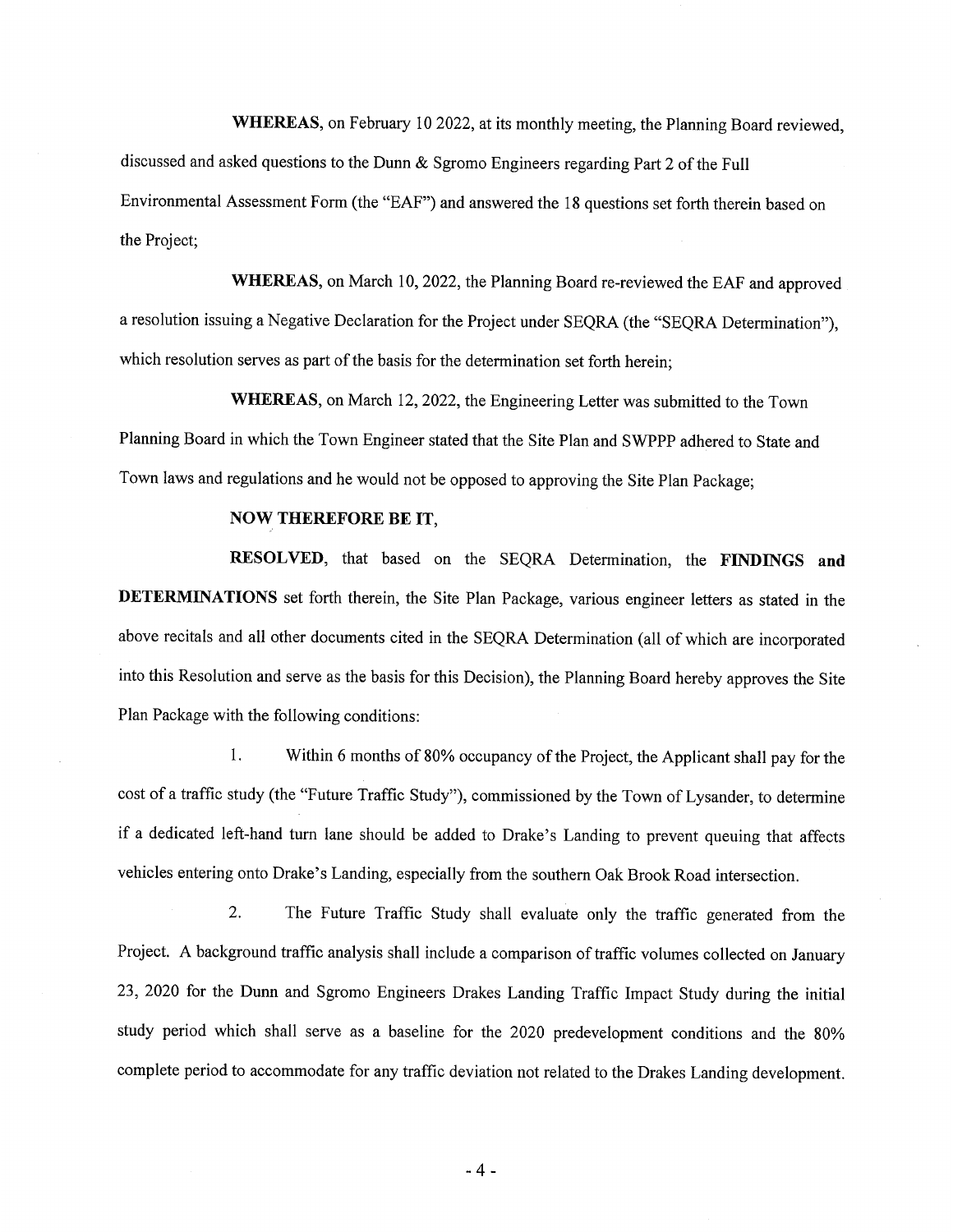Any traffic not related to the Drake'<sup>s</sup> Landing Development shall be removed from the Future Traffic Study as it relates to the determination in 3. below.

<sup>3</sup>. In the event the Future Traffic Study warrants <sup>a</sup> dedicated left-hand turn lane on Drake'<sup>s</sup> Landing the Applicant shall pay the cost of the construction of such <sup>a</sup> left-hand turn lane as set forth in FINDING and DETERMINATION <sup>12</sup> of the SEQRA Determination.

<sup>4</sup>. Before <sup>a</sup> building permit is issued by the Lysander Code Department for the Project, securities between the Applicant and the Town of Lysander shall be executed to implement conditions 1. and 3. above.

<sup>5</sup>. Before <sup>a</sup> building permit is issued by the Lysander Code Department for the Project, a new landscaping plan shall be submitted and approved by the Planning Board that sufficiently screens and beautifies the view of the Project from Drake'<sup>s</sup> Landing and NYS Route <sup>31</sup> as set forth more fully in the FINDINGS and DETERMINATIONS set forth in the SEQRA Determination.

**<sup>6</sup>** Applicant shall keep and maintain existing trees to the greatest extent **.** possible along Route <sup>31</sup> and Drakes Landing.

<sup>7</sup>. Any trees that have been removed shall be supplemented with new <sup>p</sup>lantings that will be presented as part of the final Landscaping Plan.

5 Ayes — 0 Noes